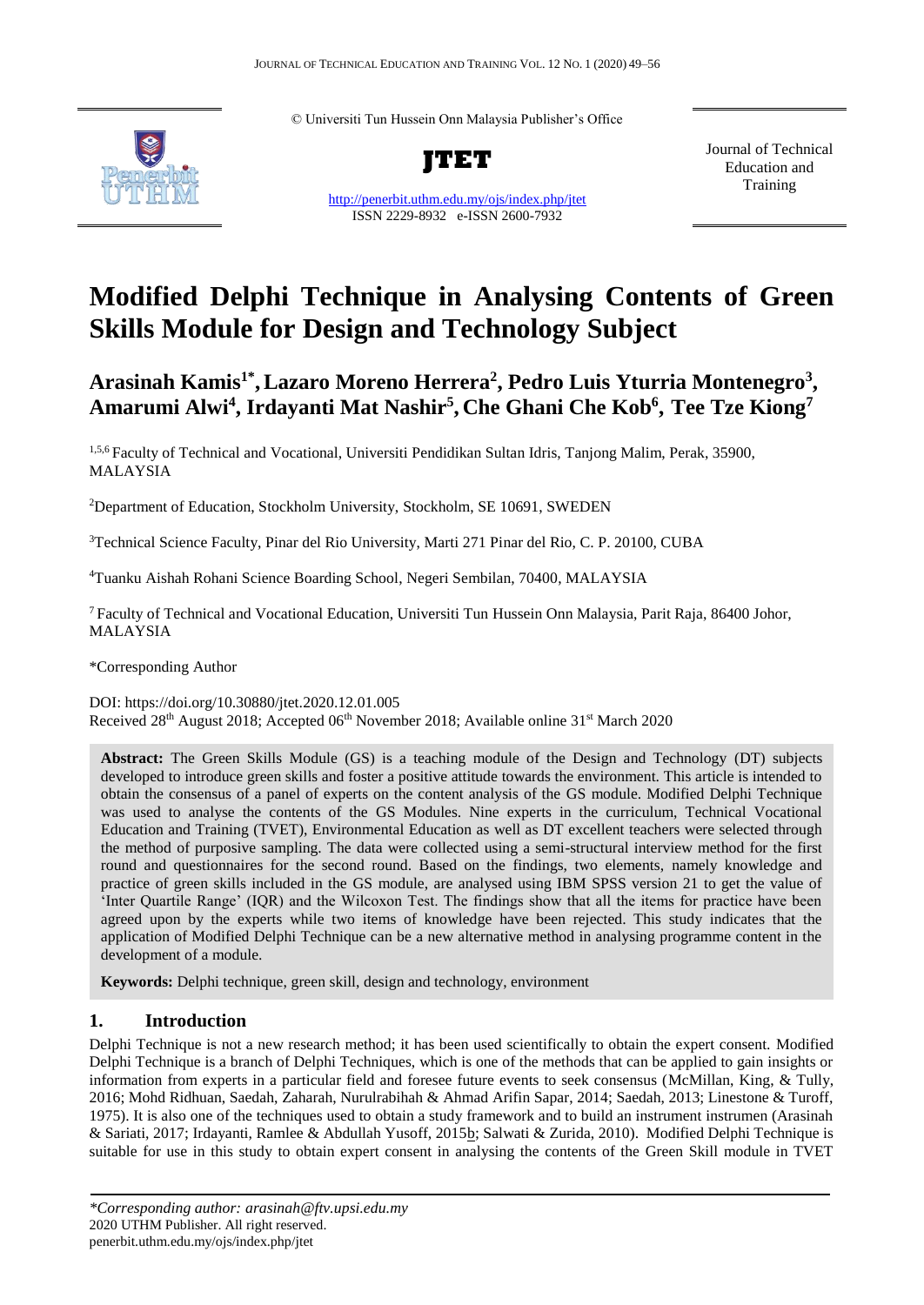(Ahmad, Ros, Kamis, Abdullah, Abdullah, 2019; Alwi & Kamis, 2019; Bushra, Arasinah & Che Ghani, 2018; Arasinah & Sariati, 2017; Mohd Ridhuan et al., 2015; Irdayanti et al., 2015a).

Green skills are new skills to be included in TVET; teaching of green skills is one of the steps to educate primary school students to be more environmentally friendly. Hence, the integration of Green Skills in Design and Technology subject is essential as these skills are technical in nature, the values or the attitudes of which are required to support *green jobs* (Ahmad, Ros, Kamis, Abdullah, Abdullah & Makmor, 2019; Arasinah, Ramlee, Waliza, & Bushra Limuna, 2016; CEDEFOP, 2012; Pavlova, 2012). The learning modules used in schools must provide knowledge, awareness and most importantly, the green skills that can be acquired by primary school pupils who are inheritors of the world in the future (Arasinah, Amarumi, Bushra Limuna, Normah, Faizal Amin, 2017a; Arasinah, Ridzwan, Mohd Bekri, Faizal Amin, Normah & Haryanti, 2017b; Ramlee, 2015; Sharifah Zarina, 2014).

This article describes how the authors develop a Modified Delphi Technique application that involves an analysis phase to develop a module using the ADDIE Model, which encompasses Analysis, Design, Development, Implementation and Evaluation (Alwi & Kamis, 2019; Branch, 2014). However, this article only covers the first phase of analysis, which is the content of the module. In this article, we describe a phase that uses the Modified Delphi Technique to analyse the findings of the study. The aim of this study is to obtain experts' agreement in exploring the elements of knowledge and practices to be included in the GS Module. The elements of knowledge and practices are explored through this study. These elements are findings from the previous phase of study.

#### **1.1 Green Skills**

The Ministry of Education has conducted assessment of curriculum and curriculum related to Green Technology at preschool, primary and secondary schools. The analysis results show that the integration of green topics is not comprehensive and needs to be updated according to the level of understanding (Laporan Kerjasama Pintar, KeTTHA, 2012). Therefore, it is necessary for TVET to play a role in providing knowledge of green skills in line with green technology, as industrial workers involved in the economic development are in various sectors such as tourism, energy resources and recycling of products (Arasinah, Amarumi, & Bushra, 2018; Arasinah et al., 2017a; UNEVOC, 2014). Green skills should be included in technical education so that graduates are well equipped with these skills before they join the workforce in the industry (Arasinah et al., 2016; Arasinah et al., 2017b; Ramlee, 2015; Pavlova, 2012).

Although the elements of Green skills are taught in the schools through the KPM teaching modules such as the utilisation of recycled materials, these elements are not widely put into practice. Green skills are an added aspect of DT subjects and need to be included in the school curriculum to produce competent students (Jasmi & Kamis, 2019; Arasinah et al., 2018; Arasinah et al., 2017a; Arasinah et al., 2016). The curriculum should provide a holistic approach so that pupils will grow up appreciating and conserving the environment (Teoh, 2016; Ramlee, 2015). Taylor, Quinn and Eames (2016) suggest that different approaches should be adopted because even though environmental education has long been implemented in schools, students are yet to develop good behaviours towards the environment.

The GS module is a step that aims to provide students with knowledge, practice, and positive attitudes towards conserving and preserving the environment. Pupils at the primary school level today will grow up in the next 10 to 20 years. Therefore, they should be informed early about the consequences of their activities that have a negative impact on life (Ramlee, 2015; Sharifah Zarina, 2014). Modules that contain significant amount of knowledge, skills and attitudes about green practices are well implemented through DT subjects; such efforts will nurture primary school children into environmentally friendly citizens (Huei, Rus, & Kamis, 2019; Arasinah, Che Ghani, Haryanti, Faizal Amin Nur, Paiman & Widihastuti, 2019; Alwi, Kamis & Ismail, 2018; Arasinah et al., 2017b; Arasinah et al., 2016).

The main objective of this article is to obtain the experts' consensus and confirmation for each round of questionnaire items using the Modified Delphi Technique. This is the analysis process of the GS module involving two items, which are knowledge and practice that will be included in the content.

#### **2. Methodology**

The study was conducted using the Modified Delphi Technique aimed at obtaining the experts' agreement on the content of knowledge and practice to be included in the GS Module, and the evaluation was carried out based on the findings from the interviews. This article does not discuss the initial findings at the interview stage, but focuses only on the findings of the questionnaire using the Modified Delphi Technique analysis. The participants in the study consist of nine experts from the various fields as shown in Table 1.

| <b>Number</b><br>of<br><b>Expert</b> | <b>Expert Profile</b> | <b>Institution</b>                       | <b>Expertise</b>                |  |  |
|--------------------------------------|-----------------------|------------------------------------------|---------------------------------|--|--|
|                                      | Prof Madya            | <b>Sultan Idris Education University</b> | <b>Technical and Vocational</b> |  |  |
|                                      | (Senior Lecturer)     | (UPSI)                                   | Education                       |  |  |

**Table 1 - Panel of Experts in Modified Delphi Technique**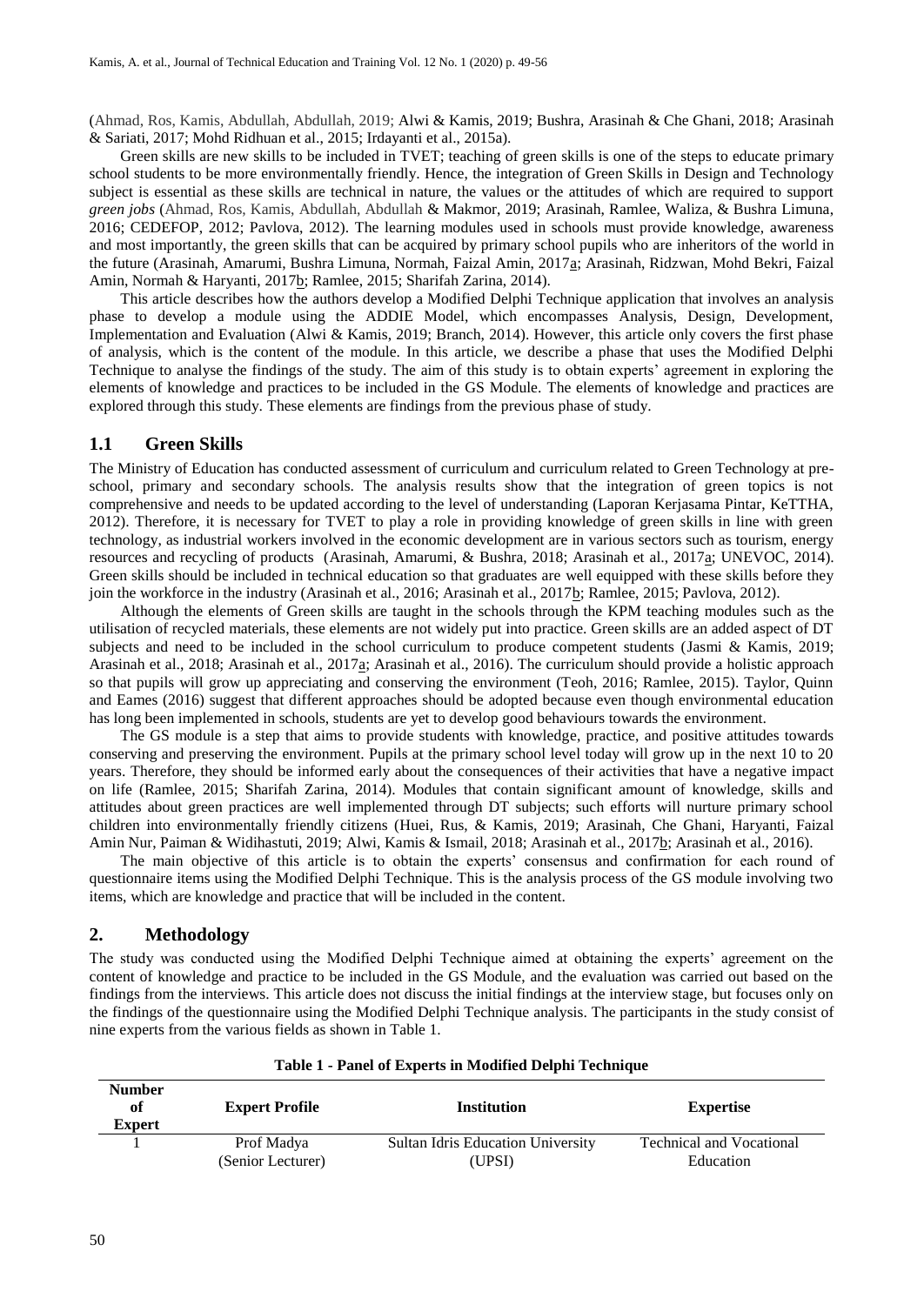| <b>Number</b><br>of<br><b>Expert</b> | <b>Expert Profile</b>                            | <b>Institution</b>                                            | <b>Expertise</b>                                   |
|--------------------------------------|--------------------------------------------------|---------------------------------------------------------------|----------------------------------------------------|
| 2                                    | Dr (Senior Lecturer)                             | University Putra Malaysia (UPM)                               | <b>Environmental Studies and</b><br>Sustainability |
|                                      | Curriculum officer                               | <b>Technical and Vocational Education</b><br>Sector (DT Unit) | DT curriculum in primary<br>school.                |
| 3                                    | Officer                                          | Ministry of Energy, Green<br>Technology and Water (KeTTHA)    | Green Technology and Green<br><b>Skills</b>        |
| 2                                    | Design and Technology<br>(DT) excellent teachers | Expert Teachers in RB subjects in<br>primary schools          | Primary school DT subject                          |

| Table 1 - Panel of Experts in Modified Delphi Technique |  |  |
|---------------------------------------------------------|--|--|
|---------------------------------------------------------|--|--|

The research instrument was a four-point Likert scale questionnaire set. Once data and information are obtained, the establishment of inventories for interview protocols in this Delphi technique was provided. This interview protocol had been reviewed and pilot-tested by a researcher on a Technical and Vocational lecturer and his own research supervisor to ensure usability of the questionnaire items. The steps are shown in Figure 1.

After provided a letter to all the Modified Delphi experts and with their agreement to cooperated, the first round of Modified Delphi Technique began; the researchers proceed to conduct the semi-structured interviews with the experts to obtain the desired information (McMillan et al., 2016; Saedah, 2013; Linestone & Turoff, 1975). The data collected from the interviews was transcribed, coded to provide items for the module content inquiries. Once the module content questionnaire was completed, it was returned to the same experts to choose the content and the level of their consent. This was the second round of the Modified Delphi Technique.



**Fig.1- Analysis Stage based on Modified Delphi Technique**

Some items were rejected if they had a low consensus level based on the calculations made. After that, the third round was conducted by resubmitted the content questionnaire based on the experts' approval levels. After all the experts had stated the level of consent based on the consensus value obtained, the round was closed and the expert agreement was obtained (Mahoney et al., 2017; Linestone & Turoff, 1975).The questionnaire was sent to the experts by hand or via email due to time factor.

In this study, the collection and analysis processes of the Modified Delphi Technique were carried out in three rounds. The first round was the initial process of getting constructs and items through a structured interview. In this study, the semi-structural interviews are used. There are two constructs identified: P-for knowledge items and A- for practice items. The second and subsequent rounds were carried out until a high level of agreement among the experts is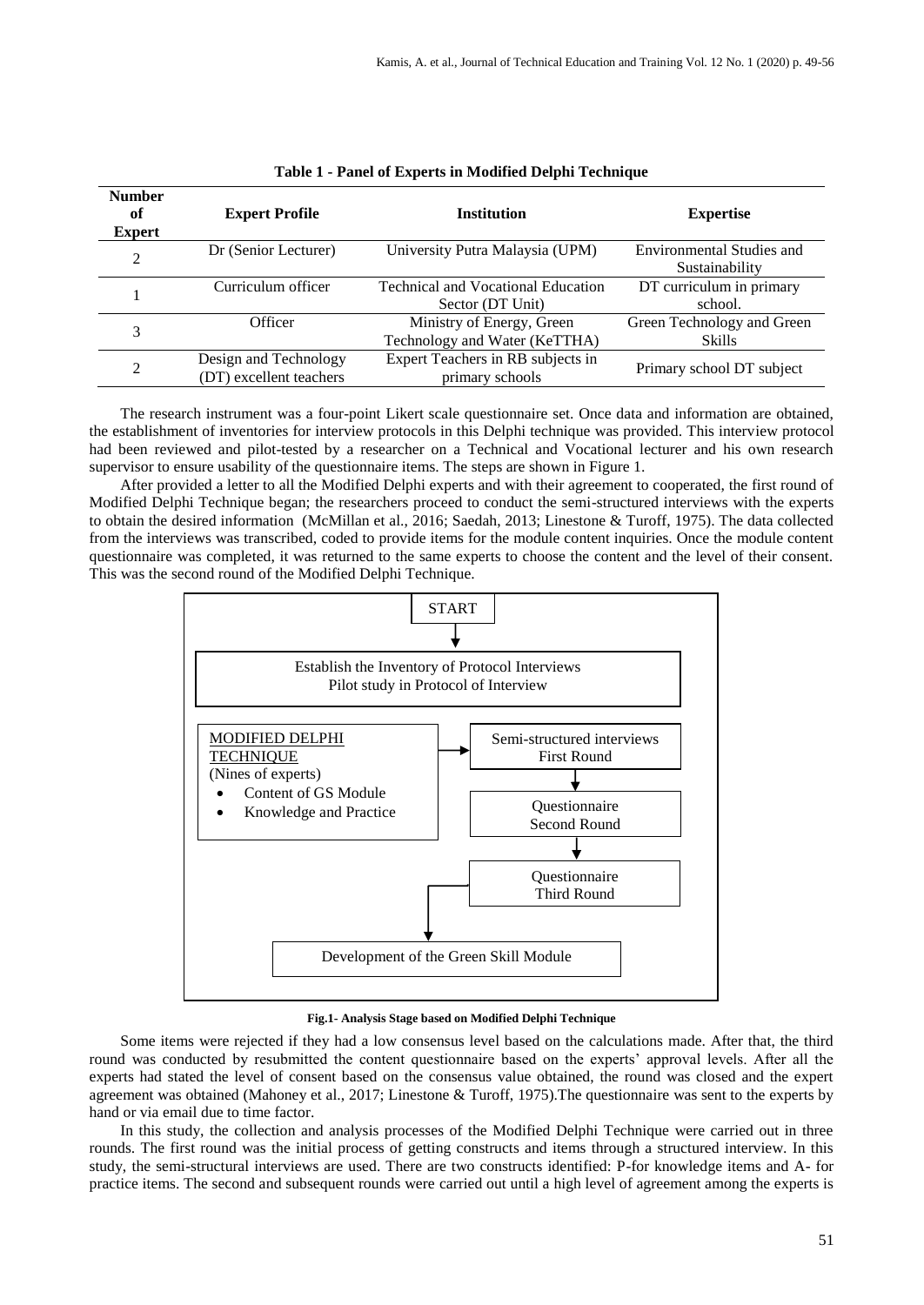reached. When all the accurate data have been obtained, the *Inter Quartile Range*, IQR calculations were used to determine the relationship of each item with each expert to facilitate the interpretation of the consensus of each item. At this stage, the *Wilcoxon test* was conducted to find the value of Inter Quartile Range, or IQR in order to search for the consensus values among the Delphi experts.

# **1.1 Data Collection of Modified Delphi Techniques**

The data were analysed using the Measure of Central tendency, which is the median, and Inter Quartile Range, IQR. There are two important aspects of Modified Delphi Techniques, the IQR and the process of obtaining IQR values. IQR is composed of Q1, Q2 and Q3 values and is usually shown in the form (Q3-Q1). Q1 represents the first quartile value and Q3 represents the third quartile value. The IQR was used to produce a Variable Scaling for the purpose of translating the linguistic variables to the Modified numbers. The level of consent or level of the Modified Scale is in the numbers 0, 1 and 2 (Peck & Devore, 2011). IQR 0 to 1 indicates a high agreement. The number of rounds in Delphi Techniques can be determined using the statistical analysis of the Wilcoxon signed-rank test (Norlidah & Saedah, 2010). The researchers have used IBM SPSS 21 to compare items in the first round with that of the second round. Only inner items that exist in the first round can be compared with the same items in the second round. Additional items in the second round are not included.

# **1.2 Delphi Analysis Modified**

As a step of incorporating environmental skills into DT subjects in primary schools, the views or information from the experts in the relevant fields should be obtained so that the objective of developing this Green Skills module was achieved. Based on the definition and concept of the Modified Delphi Technique, the researcher has selected this method to obtain the experts' consent in determining the elements that should be included in the design of the teaching module of Green skills in DT subjects for primary schools. The justification of selecting Delphi Techniques is that it was an efficient tool for conducting future research (Arasinah & Sariati, 2017; Irdayanti et al., 2015a; Salwati & Zurida, 2010).

# **3. Findings**

# **3.1 First round**

The first analysis is based on the structured interview questions to the experts that have been identified. There are two elements outlined for the construction of the Green Skills module, namely knowledge and practice. Under the element of knowledge, seven items have been identified while the practice element has six items. Items of knowledge and practice that have been obtained based on the first round interview are listed in Table 2 below.

| <b>Item</b>    | Knowledge                                                                 |  |  |  |  |
|----------------|---------------------------------------------------------------------------|--|--|--|--|
| P1             | Solid Waste Management                                                    |  |  |  |  |
| P <sub>2</sub> | 3R Concept (Reduce, Reuse and Recycle)                                    |  |  |  |  |
| P <sub>3</sub> | Compost Fertiliser                                                        |  |  |  |  |
| P <sub>4</sub> | Low Carbon Product                                                        |  |  |  |  |
| P <sub>5</sub> | <b>Alternative Energy</b>                                                 |  |  |  |  |
| P <sub>6</sub> | <b>Biodiversity</b>                                                       |  |  |  |  |
| P7             | Degradation of polymer plastic                                            |  |  |  |  |
| <b>Item</b>    | <b>Practice</b>                                                           |  |  |  |  |
| A1             | Separation at Source                                                      |  |  |  |  |
| A <sub>2</sub> | Using wasted materials to produce a project                               |  |  |  |  |
| A <sub>3</sub> | Reuse reusable items                                                      |  |  |  |  |
| A <sub>4</sub> | Save on the use of non-renewable energy sources or use alternative energy |  |  |  |  |
| A5             | Doing activities that can reduce the release of carbon gases into the air |  |  |  |  |
| A6             | Composing the fertiliser                                                  |  |  |  |  |

**Table 2 - List of Items of Knowledge and Practice Obtained in The First Round**

The findings of the questionnaire from the first round have been compiled according to the Likert Scale 4: (4) strongly agree, (3) agree, (2) agree and (1) strongly disagree. The items are based on the expert consent and content elements that are to be included in the green skills module.

#### **3.2 Second Round**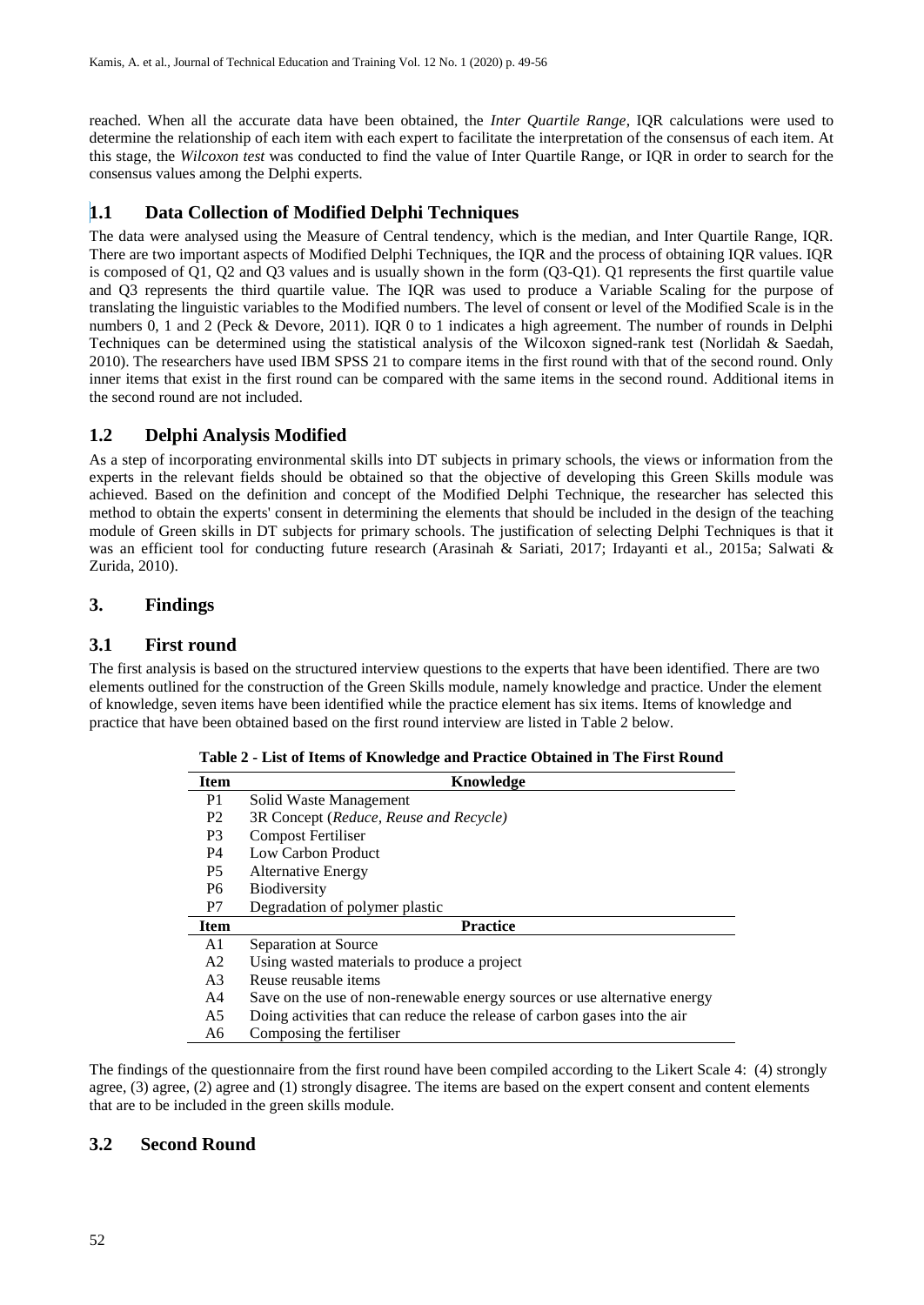In the second round, the data were analyzed using Modified Delphi Technique, the median, and the quartile ranges. Based on the median for each item, the statements have been arranged according to the specified category. The researchers had used the Wilcoxon (sign-ranked test) test to check the consistency level between the expert views in round 1 and round 2. Wilcoxon values indicated with Z and the statistics are tested at values of 0 to -1.99. When the value of Z was within that range (insert the range), it indicates that the experts were consistent in giving the consent (Mahoney et al., 2017; Norlidah & Saedah, 2010). This shows that no significant changes have been made to the items of 1st and 2nd rounds. On the other hand, if the tailed value is -2.00 and above, this indicates that the experts are inconsistent in giving their consent in the 1st and 2nd rounds. This means that there is a significant change in the experts' approval in round 1 and round 2. Items tested by Wilcoxon method are merely those in round 1 and round 2. The new items proposed by the experts in round 1 are not tested for Wilcoxon value.

| <b>Item</b><br>(Knowledge)        | (%) | med  | mod | Inter<br><b>Ouartile</b><br>Range | <b>Expert</b><br>consensus<br>value | Z       | There is a significant<br>difference between expert<br>answers in rounds 1 and 2 |
|-----------------------------------|-----|------|-----|-----------------------------------|-------------------------------------|---------|----------------------------------------------------------------------------------|
| Solid Waste                       | 100 | 4.00 | 4   | 0                                 | High                                | 0.00    | Yes                                                                              |
| Management                        |     |      |     |                                   |                                     |         |                                                                                  |
| 3R Concept (Reduce,               | 100 | 4.00 | 4   | $\overline{0}$                    | High                                | 0.00    | Yes                                                                              |
| Reuse and Recycle)                |     |      |     |                                   |                                     |         |                                                                                  |
| <b>Compost Fertiliser</b>         | 100 | 4.00 | 4   | $\theta$                          | High                                | 0.00    | Yes                                                                              |
| Low Carbon Product                | 100 | 4.00 | 4   | $\theta$                          | High                                | 0.00    | Yes                                                                              |
| <b>Alternative Energy</b>         | 100 | 4.00 | 4   | $\theta$                          | High                                | 0.00    | Yes                                                                              |
| <b>Biodiversity</b>               | 78  | 1.67 |     | 1.5                               | Low                                 | $-2.4$  | N <sub>0</sub>                                                                   |
| Degradation of polymer<br>plastic | 67  | 2.00 |     | 3                                 | Low                                 | $-2.25$ | N <sub>0</sub>                                                                   |

**Table 3 -** *Wilcoxon Test* **Results for Knowledge** 

#### **Table 4 -** *Wilcoxon Test* **Results for Practice**

| <b>Item</b><br>(Practice) | (%) | med            | mod            | Inter<br><b>Ouartile</b><br>Range | <b>Expert</b><br>consensu<br>s value | Z       | There is a significant<br>difference between expert<br>answers in rounds 1 and<br>2 |
|---------------------------|-----|----------------|----------------|-----------------------------------|--------------------------------------|---------|-------------------------------------------------------------------------------------|
| Separation at Source      | 100 | 4              | $\overline{4}$ | $\mathbf{0}$                      | High                                 | 0.00    | Yes                                                                                 |
| Using wasted materials    | 100 | 4              | 4              | $\mathbf{0}$                      | High                                 | $-1.14$ | Yes                                                                                 |
| to produce a project      |     |                |                |                                   |                                      |         |                                                                                     |
| Reuse reusable items      | 100 | $\overline{4}$ | $\overline{4}$ | $\boldsymbol{0}$                  | High                                 | 0.00    | Yes                                                                                 |
| Save on the use of non-   | 100 | 4              | 4              | $\mathbf{0}$                      | High                                 | 0.00    | Yes                                                                                 |
| renewable energy          |     |                |                |                                   |                                      |         |                                                                                     |
| sources or use            |     |                |                |                                   |                                      |         |                                                                                     |
| alternative energy        |     |                |                |                                   |                                      |         |                                                                                     |
| Doing activities that     | 100 | 4              | 4              | $\overline{0}$                    | High                                 | 0.00    | Yes                                                                                 |
| can reduce the release    |     |                |                |                                   |                                      |         |                                                                                     |
| of carbon gases into the  |     |                |                |                                   |                                      |         |                                                                                     |
| air                       |     |                |                |                                   |                                      |         |                                                                                     |
| Composing the             | 100 | 4              | 4              | $\boldsymbol{0}$                  | High                                 | 0.00    | Yes                                                                                 |
| fertiliser                |     |                |                |                                   |                                      |         |                                                                                     |
| Separation at Source      | 100 | 4              | 4              | $\mathbf{0}$                      | High                                 | 0.00    | Yes                                                                                 |

Table 3 and Table 4 above shows the range of quartile values from 0.0 to 1.0 (high consensus) for all items tested except for two items of knowledge, which are Biodiversity and Plastic Degradation. While the Wilcoxon test reading value was between (-0.000) and (-1.14), there is no significant difference between the expert answers in rounds 1 and 2 for all the items except two items of knowledge, namely Biodiversity and Plastic Degradation. The *Wilcoxon test* reading values for Biodiversity items were (-2.40) and (-2.25) for Degradable Plastic items. This showed a significant difference between the expert answers in round 1 and 2 for Biodiversity and Plastic Degradation Knowledge items; this item does not have the consensus of the experts, and the low consensus values cause these two items to be rejected.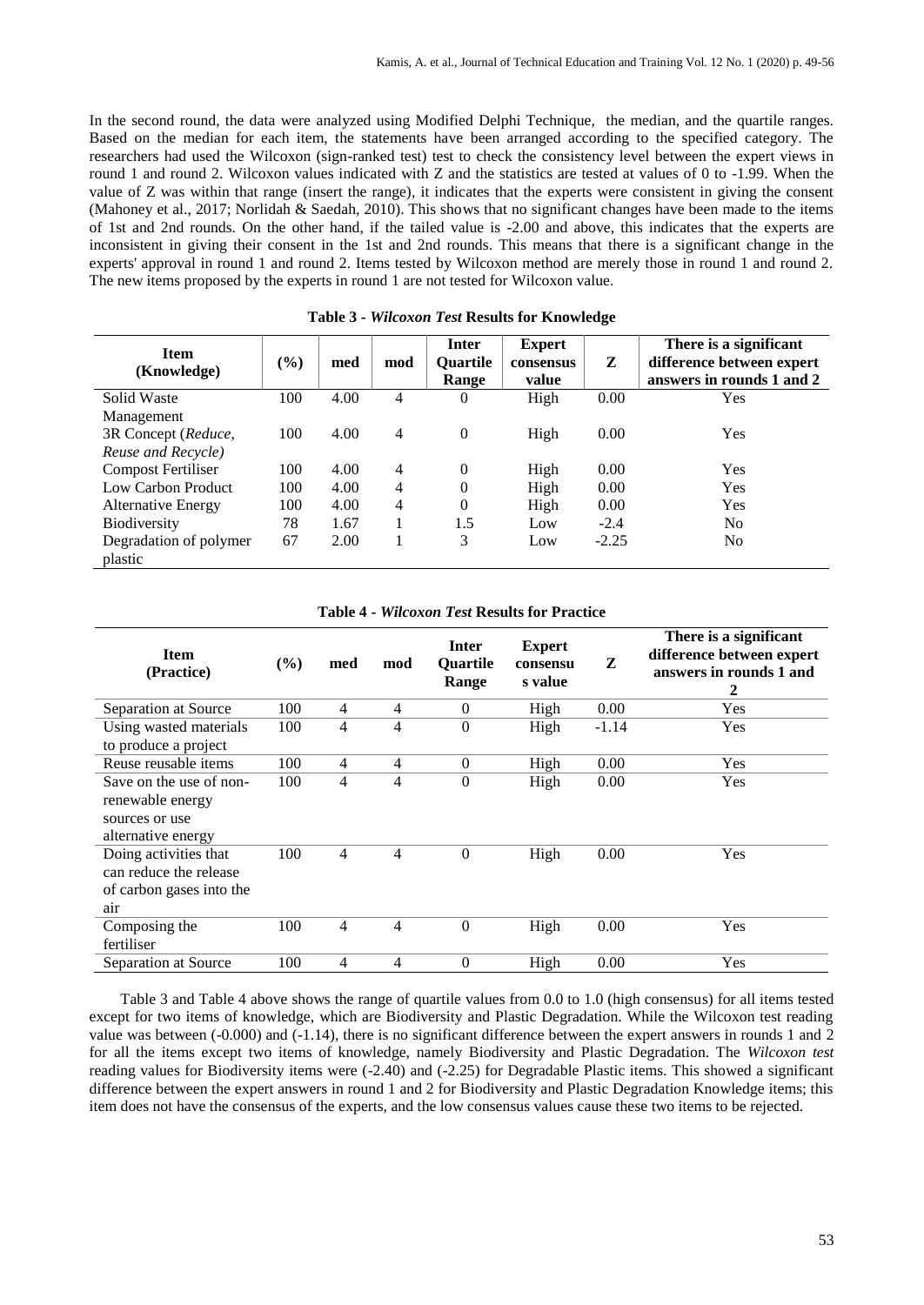# **4. Findings and Discussions**

The Modified Delphi Technique is an effective way of exploring the consent and consensus of specialists, especially in introducing something new like green skills (Arasinah & Sariati, 2017; Irdayanti et al., 2015a; Salwati & Zurida, 2010). This technique can be used in analysing content of the development of a module because the results analysis can determine the level of consensus and agreement by the experts in a particular field. (Mohd Ridhuan et al., 2014; Norlidah & Saedah, 2010). In addition to using Measure of Central tendency in analysing data in the Modified Delphi Technique, the Wilcoxon test (Norlidah & Saedah, 2010) and Rasch Analysis (Mahoney et al. (2017) can be used as an alternative to find the value of Z, the consensus value of the experts.

The findings of this study are consistent with those of Jasmi and Kamis (2019) ; Arasinah et al., (2018); Arasinah et al., (2017a); Arasinah et al., (2017b); Arasinah et al., (2016); Ramlee (2015); Sharifah Zarina (2014); CEDEFOP (2012); Pavlova (2012); the learning modules need to incorporate elements of knowledge, awareness, sustainability skills so that students can acquire technical skills, values and attitudes pertaining to conserving the environment for future generations. In terms of the content of the GS Module, the findings have listed five items of knowledge from the original seven items. The knowledge elements included in the GS module are Solid Waste Management, 3R Reduce, Reuse and Recycle, Compost Fertiliser, Low Carbon Products and Alternative Energy. The results of this study are in line with the study of Norlidah and Saedah, (2010) which also excludes two items of the 15 items obtained in Round 1; the results are also similar to those of Moheney et al., (2017), which listed only the top five elements after experiencing three rounds of expert approvals. Irdayanti et al., (2015b) also abolished two of the five items found in one of their study constructs.

The list of practices of the GS Module include the separation of solid waste, using recyclable materials or 3R, saving the use of energy sources, providing compost fertilizer and reducing the activity that can release carbon dioxide gas into the air. In this instance, no items are omitted as all of them have been approved by all the experts. This also occurs with the study of Irdayanti et al. (2015b), which includes all the items in their research construct as all the items obtain high consensus value.

#### **5. Conclusion**

This Modified Delphi Technique is an appropriate method for finding consensus or consensus among the experts in assessing or obtaining the consent, especially of something new in any field, and in this study, the TVET and module development. The researchers also consider all comments and suggestions of the experts for refinement and improvement purposes. The findings show that from the original seven knowledge items, two items are rejected, leaving only five items to be included in the GS module; meanwhile, all six items of the green skills practice are included in the module. As a result, the developed GS module has three major sub-modules and six units based on three categories, namely Waste, Energy and Water. Please list all the items that will be include in the GS module and how these items would benefit the curriculum in general and TVET students specifically.

#### **Acknowledgement**

The author gratefully acknowledges the Ministry of Higher Education of Malaysia for the funding of the project FRGS (Fundamental Research Grant Scheme), 2015-0166-106-02 (FRGS/1/2015/SS109/UPSI/03/13). The author also acknowledges the constructive comments received by the anonymous reviewers.

#### **References**

Ahmad, N.A., Ros, R.C., Kamis, A., Abdullah, R.N.R., Abdullah, N. (2019). Application of fuzzy delphi technique to determine the elements in sketch module for design and technology students. *International Journal of Psychosocial Rehabilitation, 23(4),* 1030-1039.

Ahmad, N.A., Ros, R.C., Kamis, A., Abdullah, R.N.R., Abdullah, N., & Makmor, H. N. (2019). [Need Analysis:](http://journal2.uad.ac.id/index.php/joves/article/view/708)  [Development of Lk-D&T Sketch Module For Form One Design And Technology \(D&T\) Subject In Secondary School.](http://journal2.uad.ac.id/index.php/joves/article/view/708)  *Journal of Vocational Education Studies, 2*(2), 75-82.

Alwi, A., Kamis, A., & Ismail, B.L.H. (6 Dec 2018). Effect of green skills module in Design and Technologys Subjects on the student's knowledge in primary school. *International Journal of Academic Research in Business and Social Science, 8(11).* 1701-1712.

Alwi, A., & Kamis, A. (Jan. 2019). Using the Addie model to develop green skills teaching module. *International Journal of Engineering Research and Applications, 9(1).* Series-II, 53-57.

Arasinah Kamis., Amarumi Alwi., & Bushra Limuna Ismail. (September, 2018). Green technology in development country, community awarness and the implementation in TVET. In Lazaro Moreno Herrera, Marianne Teras & Petros Gougoulakis (Vol.2), *comparative issues and research concerns in the national landscapes of vocational education &*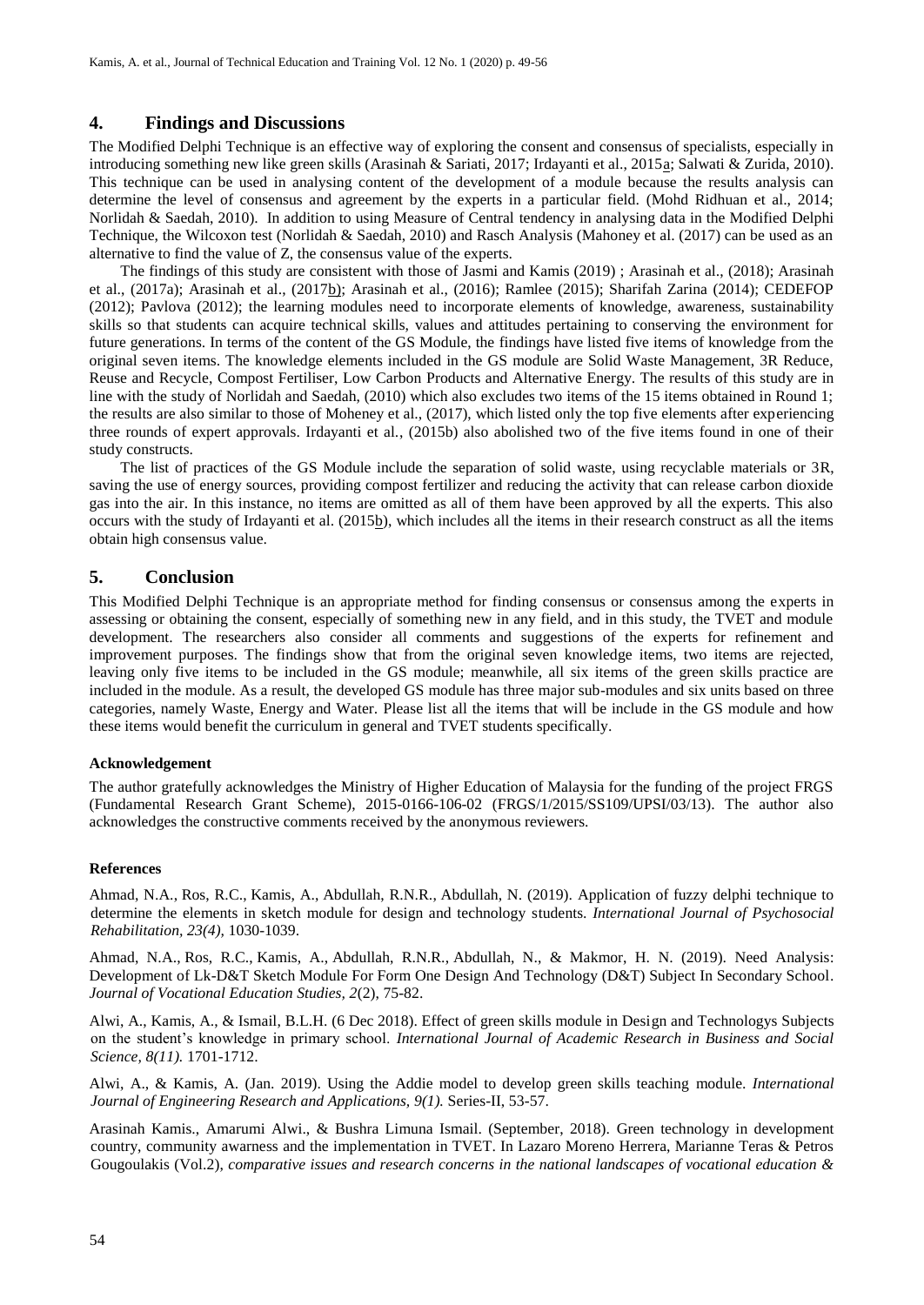*training: Emergent issues in research on Vocational Education & Training* (126-150). Stockholm Sweden: Premiss Forlag. ISBN: 978-91-86743-87-1

Arasinah Kamis, Che Ghani Che Kob, Haryanti Mohd Affandi, Faizal Amin Nur Yunus, Paiman & Widihastuti. (June 2019). The effect of implementing the green skills module on Design Technology subject: Assessing the pupils' green skills practices. *Journal of Engineering Science and Technology SpecialIssue on ICEES2018, 14 (Special Issue).* 18-25.

Arasinah, K., & Sariati, T. (2017). Development of automotive technology competency constructs by Modified Delphi Method. *International Journal of Engineering Research and Applications (IJERA)*, *7(12).* 18-24.

Arasinah, K., Amarumi, A., Bushra Limuna, I., Normah, Z., & Faizal Amin, N. Y. (2017a). Integration of green skills in sustainable development in Technical And Vocational Education. *International Journal of Engineering Research and Applications (IJERA),7(12).* 08-12.

Arasinah, K, Ridzwan, C. R, Mohd Bekri, R, Faizal, A, N. Y, Normah, Z., & Haryanti, M. A. (2017b). Exploring green skills: A study on the implementation of green skills among secondary school students, *International Journal of Academic Research in Business and Social Sciences, 7(12).* 327-34.

Arasinah, K., Ramlee, M., NorWaliza, A. B., & Bushra Limuna, H, I. (2016). Green skills as an added-value element in producing competent. *Int. Journal of Engineering Research and Application*, *6(11).* 12-21.

Branch, R.M. (2014). *Instructional design: The ADDIE approach*. (Third Edition). US: Springer.

Bushra Limuna Ismail., Arasinah Kamis, & Che Ghani Che Kob. (2018). Application of fuzzy delphi methods in developing of green skills elements in secondary schools. *Sains Humanika, 10(3-3).* 33-36.

CEDEFOP. (2012). *Green skills and environmental awareness in vocational education and training*. European Centre for the Development of Vocational Training, Luxembourg.

Huei, O. K., R. C., Rus, & Kamis, A. (2019). Validity and Reliability of the Design and Technology Instrument, *International Journal of Psychosocial Rehabilitation, 23(4),* 984-995.

Irdayanti, M.N., Ramlee, M., & Abdullah, Y. (2015a). Delphi technique: enhancing research in Technical and Vocational Education. *Journal of Technical Education and Training (JTET)*. 7(2). 12-23.

Irdayanti, M.N., Ramlee, M., & Abdullah, Y.(2015b). Membangunkan instrumen kepimpinan dalam sistem Pendidikan Teknik dan Vokasional: Penggunaan teknik delphi terubah suai. *Jurnal Pengukuran Kualiti dan Analisis,* 41- 47.

Jane E. Mahoney, Lindy Clemson, Amy Schlotthauer, Karin A. Mack, Terry Shea, Vicki Gobel, & Sandy Cech. (2017). Modified delphi consensus to suggest key elements of stepping on falls prevention program. *Front Public Health,* 5, 21-29. doi:10.3389/fpubh.2017.00021

Jasmi, N., & Kamis, A. (Feb. 2019). Importance of green technology, education for sustainable development (ESD) and environmental education for students and society. *International Journal of Engineering Research and Applications, 9(2),* Series-I. 56-59.

Kementerian Tenaga, Teknologi dan Air, KeTTHA. (2012). http://www.kettha.gov.my/portal/index.php, 2012.

Laporan Kerjasama Pintar. (2012). *Kementerian Tenaga, Teknologi Hijau dan Air, KeTTHA*. http://.www.kettha.com

Linstone, H.A., & Turoff, M. (1975). Introduction the delphi method. *In the delphi method: Techniques and applications* (3-12). Reading: Addision-Wesley Publishing Company; MA.

McDonald, G., Condon, L., & Riordan, M. (2012). *The Australian green skills agreement: Policy and industry context, institutional response and green skills delivery.* TAFE Directors Australia, Broadway, Australia.

McMillan, S., King, M., & Tully, M. P. (2016). How to use the nominal group and delphi techniques. *International Journal of Clinical Pharmacy*, *38(3).* 655–662.

Mohd Ridhuan, M.J., Saedah, S., Zaharah, H., Nurulrabihah, M.N., & Ahmad Arifin, S. (2014). *Pengenalan asas kaedah fuzzy delphi dalam rekabentuk dan pembangunan (In Malay).* Minda Intelek Agency.

Norlidah, A., & Saedah, J.(2010). *Pembangunan kurikulum modular Fizik menggunakan teknik delphi.(In Malay).* Universiti Malaya.

Pavlova, M. (2012). *Generic green skills: Can they be addressed through technology education?*. In H. Middleleton (Ed.). Exploration of the best practice in technology, design and engineering education. Proceeding of the  $7<sup>th</sup>$  Biennial International Technology Education Research. Conference (49-57). Brisbane: Griffith Institute of Educational Research, Griffith University.